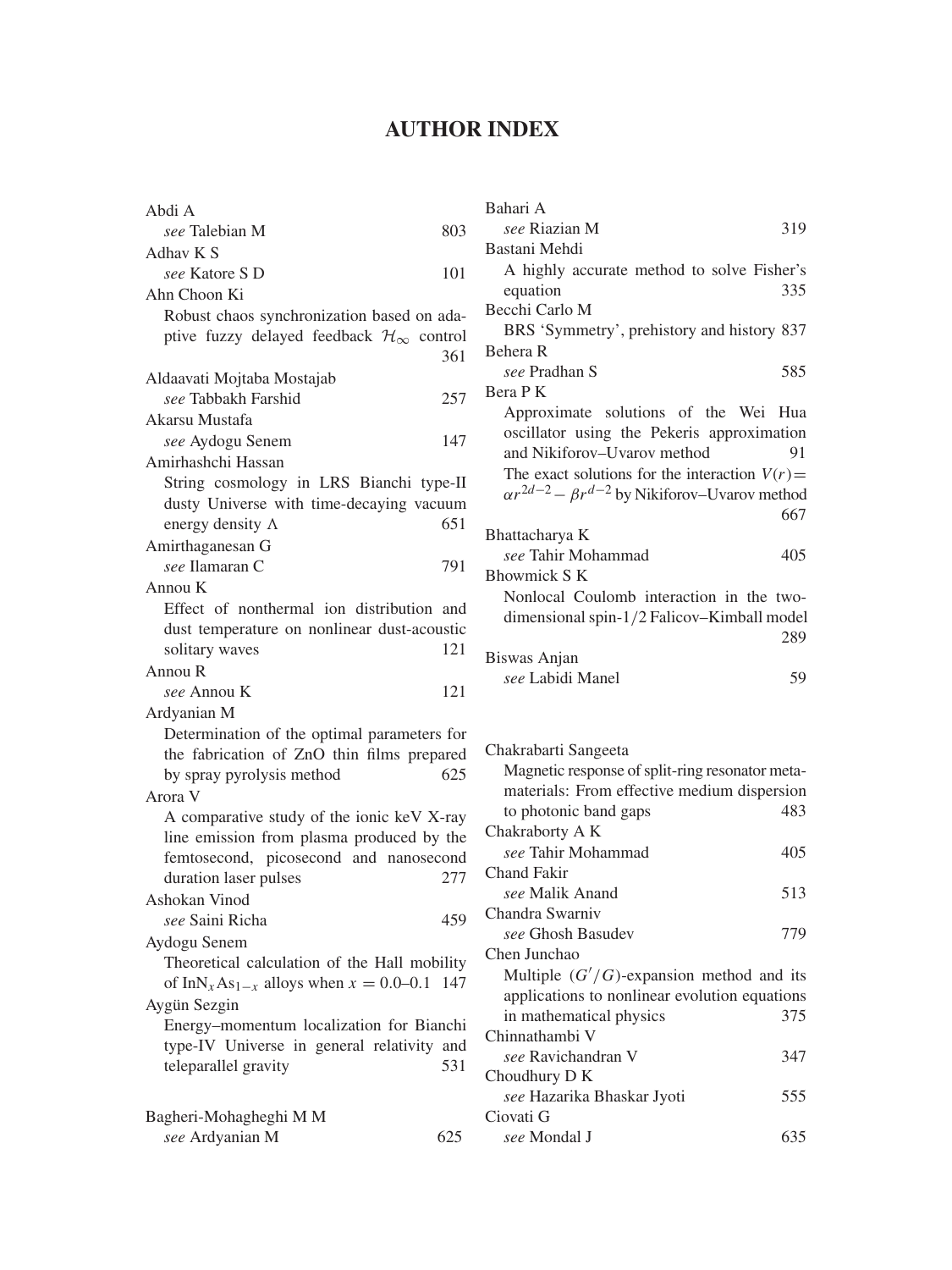| Cui Ben-Liang                                                 | Gaillard Mary K                                                                                 |
|---------------------------------------------------------------|-------------------------------------------------------------------------------------------------|
| 469<br>see Song Yu-Ling                                       | BRST invariant PV regularization of SUSY                                                        |
|                                                               | Yang-Mills and SUGRA<br>875                                                                     |
|                                                               | Gang Zhou                                                                                       |
| Das A K                                                       | see Fröhlich Jürg<br>865                                                                        |
| see Pradhan S<br>585                                          | Gautam Sakshi                                                                                   |
| de Rafael Eduardo                                             | Fragmentation and momentum correlations                                                         |
| Large- $N_c$ quantum chromodynamics<br>and                    | in heavy-ion collisions<br>389                                                                  |
| 927<br>harmonic sums                                          | <b>Ghosh Basudev</b>                                                                            |
| de Rujula Alvaro                                              | Relativistic effects on the modulational in-                                                    |
| Charting the invisible in phase space (Abstract               | stability of electron plasma waves in quantum                                                   |
| 891<br>only)                                                  | 779<br>plasma                                                                                   |
| Dhananjaya N                                                  | Ghosh N K                                                                                       |
| see Niranjan R S<br>451                                       | see Bhowmick S K<br>289                                                                         |
| Dhandapani M                                                  | Gosain D S                                                                                      |
| see Ilamaran C<br>791                                         | Nucleation rate of the quark-gluon plasma drop-                                                 |
| Dubois-Violette Michel                                        | let at finite quark chemical potential<br>719                                                   |
| From Koszul duality to Poincaré duality 947                   | Guo Jianbang                                                                                    |
| Dwivedi Y K                                                   | see Zhang Yuhong<br>265                                                                         |
| see Prakash Om<br>429                                         | Gupta Anita                                                                                     |
|                                                               | see Rao Pushpa M<br>109                                                                         |
|                                                               | Gupta P D                                                                                       |
| Ebadi Ghodrat                                                 | see Arora V<br>277                                                                              |
| see Labidi Manel<br>59                                        | 613<br>see Upadhyay A                                                                           |
| Epstein Henri                                                 |                                                                                                 |
| Remarks on quantum field theory on de Sitter                  | Hamoudi A K                                                                                     |
| and anti-de Sitter space-times<br>853                         | Nucleon momentum distributions and elastic                                                      |
| Eslami P                                                      | electron scattering form factors for some                                                       |
| see Zomorrodian M E<br>729                                    | 1p-shell nuclei<br>737                                                                          |
| Eslamizadeh Hadi                                              | Hasan M A                                                                                       |
| Analysis of shape isomer yields of <sup>237</sup> Pu          | see Hamoudi A K<br>737                                                                          |
| in the framework of dynamical-statistical                     | Hazarika Bhaskar Jyoti                                                                          |
| model<br>231                                                  | Isgur-Wise function in a quantum chromo-                                                        |
|                                                               | dynamics-inspired potential model<br>with                                                       |
|                                                               | confinement as parent in the variationally                                                      |
| Farzad M Hosseini                                             | improved perturbation theory<br>555                                                             |
| Light squeezing in optical parametric ampli-                  | Hoseyni Mahdieh Sadat                                                                           |
| fication beyond the slowly-varying amplitude                  | see Tabbakh Farshid<br>257                                                                      |
| approximation<br>595                                          | Hosoyama K                                                                                      |
| Feng Dahe                                                     | see Ruwali K<br>811                                                                             |
| 499<br>see Xie Yongan                                         | Hu Xiaohong                                                                                     |
| Ferrara Sergio                                                | see Zhang Yuhong<br>265                                                                         |
| Black holes and groups of type $E_7$<br>893                   | Hudge Pravin G                                                                                  |
| Flege S                                                       | see Shinde Madhukar N<br>297                                                                    |
| Comment on: "Corrosion behaviour of low                       |                                                                                                 |
| high temperature nitrogen ion-<br>energy,                     |                                                                                                 |
|                                                               | Ilamaran C                                                                                      |
| implanted AISI 304 stainless steel"<br>C <sub>333</sub>       | Crystal growth, FTIR and thermal characteri-                                                    |
| Fröhlich Jürg<br>On the theory of slowing down gracefully 865 | zation of bis(ethyltriphenylphosphonium) tetra-<br>bromomanganate(II) dihydrate crystals<br>791 |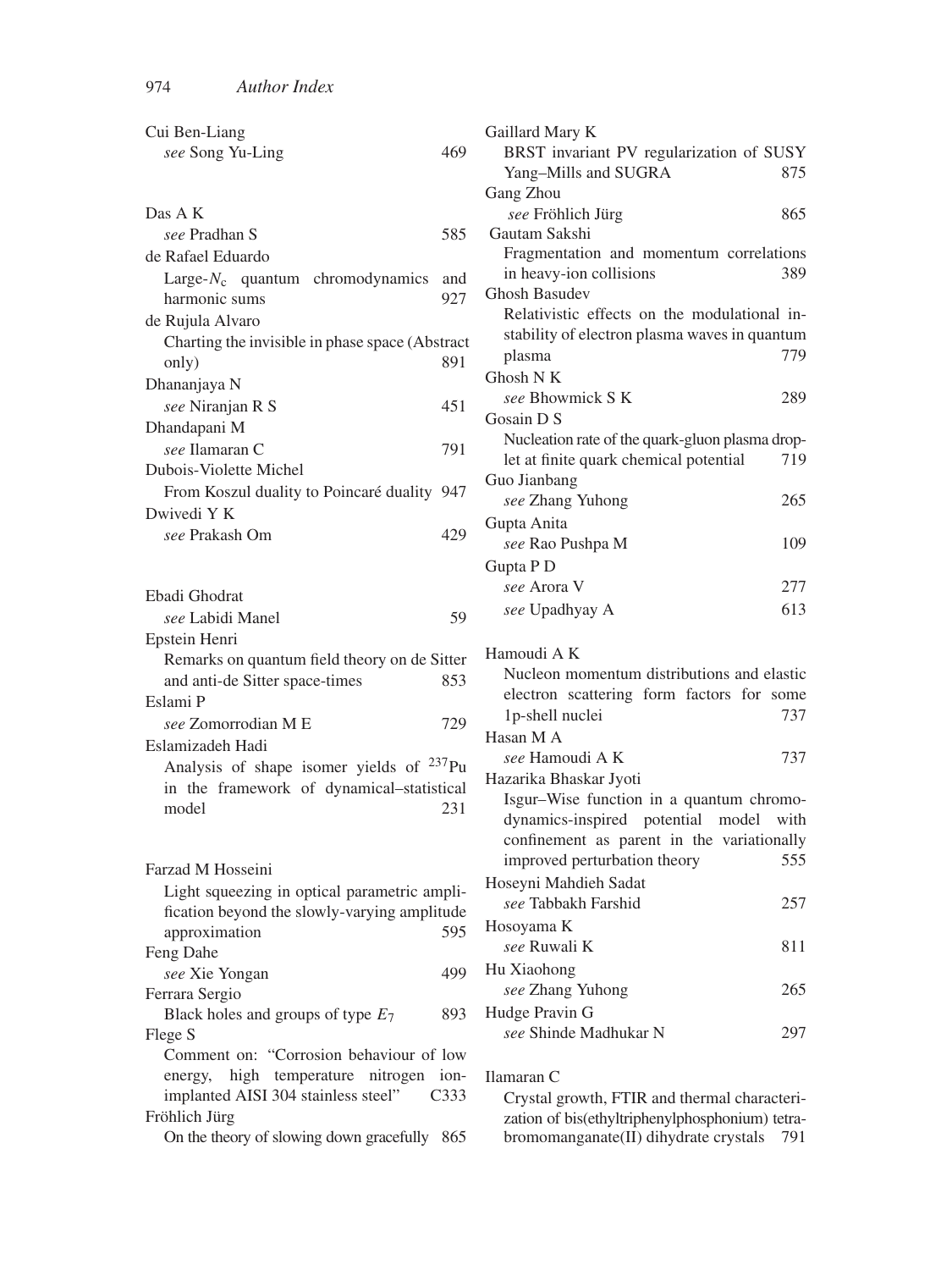| Indu B D                                        | Kumar S                                         |
|-------------------------------------------------|-------------------------------------------------|
| see Saini Richa<br>459                          | see Shukla S<br>309                             |
|                                                 | Kumar Suneel                                    |
| Jain Anupriya                                   | see Kaur Varinderjit<br>237                     |
| Effect of isospin-dependent cross-section on    | see Jain Anupriya<br>749                        |
| fragment production in the collision of charge  | Kumbharkhane Ashok C                            |
| asymmetric nuclei<br>749                        | see Shinde Madhukar N<br>297                    |
| Jain R K                                        |                                                 |
| Measurement of peak fluence of neutron          |                                                 |
| beams using Bi-fission detectors<br>493         | Labidi Manel                                    |
| Jain Sudhir R                                   | Analytical and numerical solutions of the       |
| Origin of inertia in large-amplitude collective | 59<br>Schrödinger-KdV equation                  |
| motion in finite Fermi systems<br>225           | Lagzi István                                    |
| Jancewicz Bernard                               | see Thomas Shibi<br>135                         |
| see Tanişli Murat<br>165                        | Larrañaga Alexis                                |
| Jha Agam K                                      | see Tejeiro Juan Manuel<br>155                  |
| see Gosain D S<br>719                           | A rotating charged black hole solution in       |
| Joshi Yogesh S                                  | $f(R)$ gravity<br>697                           |
| see Shinde Madhukar N<br>297                    | Li Biao                                         |
| Kailas S                                        | see Chen Junchao<br>375                         |
| 247<br>see Pande Rajni                          | Li Kehao                                        |
| Kamal Neeraj Kumar                              | see Zhang Yuhong<br>265<br>Li L L               |
| Pattern formation in arrays of chemical osci-   | see Zhang Z H<br>475                            |
| 705<br>llators                                  | Li Xiao Qing                                    |
| Kant Rajni                                      | 439<br>see Liu San Qiu                          |
| see Gautam Sakshi<br>389                        | Liu San Oiu                                     |
| Katore S D                                      | Modulation instability of an intense laser      |
| A higher-dimensional Bianchi type-I infla-      | beam in an unmagnetized electron-positron-      |
| tionary Universe in general relativity<br>101   | ion plasma<br>439                               |
| Kaur Varinderjit                                | Long Xuewen                                     |
| Energy of vanishing flow in heavy-ion           | see Zhang Yuhong<br>265                         |
| collisions: Role of mass asymmetry of a         | Lu Dao-Bang                                     |
| reaction<br>237                                 | see Song Yu-Ling<br>469                         |
| Khare Avinash                                   | Lu Keqing                                       |
| Solutions of several coupled discrete models    | 265<br>see Zhang Yuhong                         |
| in terms of Lamá polynomials of order one       |                                                 |
| and two<br>187                                  |                                                 |
| Khorramabadi F                                  | Malik Anand                                     |
| see Zomorrodian M E<br>729                      | Exact solutions of some physical models         |
| Kocis L                                         | using the $(G'/G)$ -expansion method<br>513     |
| Equations of motion for a relativistic wave     | Marrani Alessio                                 |
| packet<br>679                                   | see Ferrara Sergio<br>893<br>Mañes Juan         |
| <b>Kumar Ashok</b>                              | 907                                             |
| see Jain R K<br>493                             | Algebraic study of chiral anomalies<br>Mete V G |
| Kumar Devendra                                  | see Katore S D                                  |
| see Prakash Om<br>429                           | 101<br>Mishra S C                               |
| Kumar Hitender<br>see Malik Anand               | see Malik Anand<br>513                          |
| 513<br>Kumar R                                  | Mittal K C                                      |
| see Saini Richa<br>459                          | see Mondal J<br>635                             |
|                                                 |                                                 |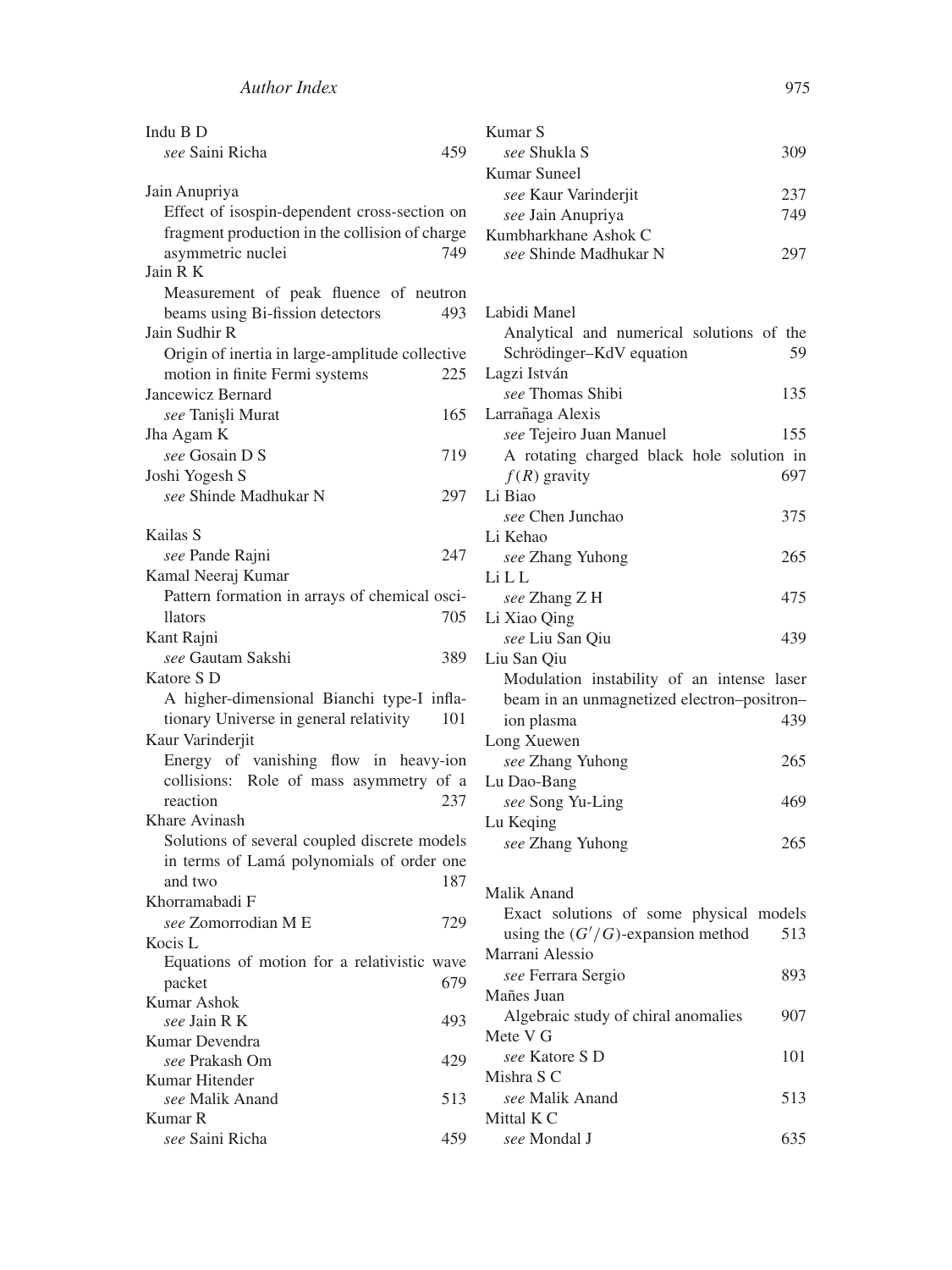| Mohamadian Hosein                              | Pradhan S                                     |
|------------------------------------------------|-----------------------------------------------|
| see Amirhashchi Hassan<br>651                  | Magnetic field modulation spectroscopy of     |
| Mohammadi M                                    | 585<br>rubidium atoms                         |
| Gravitational Jaynes-Cummings model be-        | Prakash Om                                    |
| yond the rotating wave approximation<br>767    | Free convection effects and radiative heat    |
| Mondal J                                       | transfer in MHD Stokes problem for the flow   |
| Thermal conductivity of large-grain niobium    | of dusty conducting fluid through porous      |
| and its effect on trapped vortices in the tem- | medium<br>429                                 |
| perature range 1.8–5 K<br>635                  |                                               |
| Myneni GR                                      |                                               |
| 635<br>see Mondal J                            | Ragel F C                                     |
|                                                | see Thirukkanesh S<br>687                     |
| Naik P A                                       | Rajasekar S                                   |
| see Arora V<br>277                             | see Ravichandran V<br>347                     |
| 613<br>see Upadhyay A                          | Ramakrishna S Anantha                         |
| Niranjan R S                                   | see Chakrabarti Sangeeta<br>483               |
| Effective atomic number, electron density      | Rao B S                                       |
| and kerma of gamma radiation for oxides of     | see Arora V<br>277                            |
| lanthanides<br>451                             | 613<br>see Upadhyay A                         |
|                                                | Rao Pushpa M                                  |
| Ozbas Omer                                     | Optical probing of Eu ions confined in an     |
| 147                                            | RF trap<br>109                                |
| see Aydogu Senem                               | Rao S V L S                                   |
|                                                | see Pande Rajni<br>247                        |
| Panda B K<br>see Panda S<br>827                | Ravichandran V                                |
| Panda S                                        | Nonlinear resonance in Duffing oscillator     |
|                                                | with fixed and integrative time-delayed       |
| Effect of conduction band nonparabolicity      | feedbacks<br>347                              |
| on the optical properties in a single quantum  | Riazian M                                     |
| well under hydrostatic pressure and electric   | Synthesis and nanostructural investigation of |
| field<br>827                                   | $TiO2$ nanorods doped by $SiO2$<br>319        |
| Pande Rajni                                    | Ridha A R                                     |
| Physics design of a CW high-power proton       | see Hamoudi A K<br>737                        |
| Linac for accelerator-driven system<br>247     | Roy Amit                                      |
| Pandey D K                                     | see Potukuchi Prakash N<br>565                |
| see Singh D K<br>759                           | Roy Shweta                                    |
| Patel K                                        | see Pande Rajni<br>247                        |
| see Upadhyay A<br>613                          | Rudraswamy B                                  |
| Paul Amitesh                                   | see Niranjan R S<br>451                       |
| Grazing incidence polarized neutron scattering | Ruwali K                                      |
| in reflection geometry from nanolayered        | Design of self-correction coils in a super-   |
| spintronic systems<br>T                        | ferric dipole magnet<br>811                   |
| Paul Sailendra Nath                            |                                               |
| see Ghosh Basudev<br>779                       |                                               |
| Potukuchi Prakash N                            | Saini Richa                                   |
| Design of a superconducting low beta niobium   | Phonon heat transport in gallium arsenide     |
| 565<br>resonator                               | 459                                           |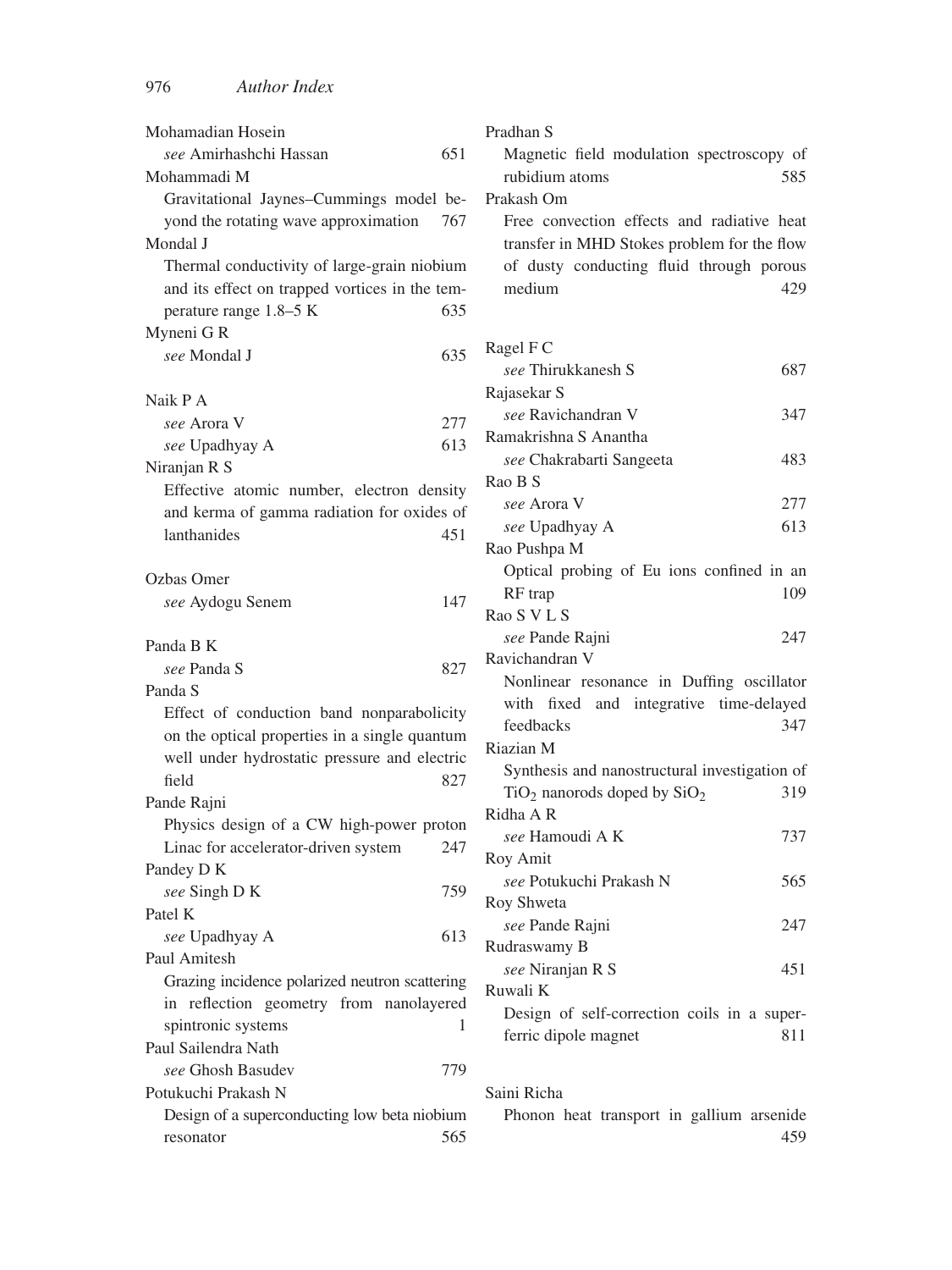| Salkuyeh Davod Khojasteh                                                          |   |
|-----------------------------------------------------------------------------------|---|
| see Bastani Mehdi<br>335                                                          |   |
| Saraee Khadijeh Rezaee Ebrahim                                                    |   |
| see Tabbakh Farshid<br>257                                                        | Į |
| Saxena Avadh                                                                      |   |
| see Khare Avinash<br>187                                                          |   |
| Sedigh N                                                                          |   |
| 625<br>see Ardyanian M                                                            |   |
| Sepehri A                                                                         |   |
| see Zomorrodian M E<br>729                                                        |   |
| Sethuram M                                                                        |   |
| see Ilamaran C<br>791                                                             |   |
| Shaikh A Y                                                                        |   |
| see Katore S D<br>101                                                             |   |
| Sharma Navneet K                                                                  |   |
| Performances of different metals in optical                                       |   |
| fibre-based surface plasmon resonance sensor                                      |   |
| 417                                                                               |   |
| Shchigolev V K                                                                    |   |
| Cosmological model of interacting phantom                                         |   |
| and Yang-Mills fields<br>819                                                      |   |
| Shinde Madhukar N                                                                 |   |
| Dielectric relaxation and hydrogen bonding                                        |   |
| studies of 1,3-propanediol-dioxane mixtures                                       | ŗ |
| using time domain reflectometry technique                                         |   |
| 297                                                                               | ŗ |
| Shokouhy Ali                                                                      |   |
| Reply to the comment on:<br>"Corrosion                                            | ŗ |
| behaviour of low energy, high temperature                                         |   |
| nitrogen ion-implanted AISI 304 stainless                                         | ŗ |
| steel"<br>C333                                                                    |   |
| Shukla S                                                                          | ŗ |
| Optical characterization of a-Se <sub>85-x</sub> Te <sub>15</sub> Zn <sub>x</sub> |   |
| thin films<br>309                                                                 | ŗ |
| Singh B K                                                                         |   |
| see Jain R K<br>493                                                               |   |
| Singh D K                                                                         |   |
| A study of nanosized zinc oxide and its                                           |   |
| nanofluid<br>759                                                                  |   |
| Singh Devraj                                                                      |   |
| 759<br>see Singh D K                                                              |   |
| Singh NL                                                                          |   |
| see Jain R K<br>493                                                               |   |
| Singh S Somorendro                                                                |   |
| see Gosain D S<br>719                                                             |   |
| Singh P                                                                           |   |
| see Pande Rajni<br>247                                                            |   |
|                                                                                   |   |

| Song Yu-Ling                                    |       |
|-------------------------------------------------|-------|
| Electronic structures of the F-terminated AlN   |       |
| nanoribbons                                     | 469   |
| Stora Raymond                                   |       |
| see Mañes Juan                                  | 907   |
|                                                 |       |
|                                                 |       |
| Tabbakh Farshid                                 |       |
| Induced photonuclear interaction by Rhodotron-  |       |
| TT200 10 MeV electron beam                      | 257   |
| Tahir Mohammad                                  |       |
| Vector wave diffraction pattern of              | slits |
| masked by polarizing devices                    | 405   |
| Talebian E                                      |       |
| see Talebian M                                  | 803   |
| Talebian M                                      |       |
| The calculation of active Raman modes of        |       |
| $\alpha$ -quartz crystal via density functional |       |
| theory based on B3LYP Hamiltonian               | in    |
| $6-311+G(2d)$ basis set                         | 803   |
| Talware Ravindra B                              |       |
| see Shinde Madhukar N                           | 297   |
| Tang Shengqiang                                 |       |
| see Xie Yongan                                  | 499   |
| Tang Wei                                        |       |
| see Liu San Qiu                                 | 439   |
| Tanişli Murat                                   |       |
| Octonionic Lorenz-like condition                | 165   |
| Tarhan İsmail                                   |       |
| see Aygün Sezgin                                | 531   |
| Taşan Müşfik                                    |       |
| see Yücel Harun                                 | 215   |
| Tejeiro Juan Manuel                             |       |
| Noncommutative geometry-inspired rotating       |       |
| black hole in three dimensions                  | 155   |
| Thirukkanesh S                                  |       |
| Exact anisotropic sphere with polytropic        |       |
| equation of state                               | 687   |
| Thomas Shibi                                    |       |
| The width of Liesegang bands: A study using     |       |
| moving boundary model and simulation            | 135   |
| Tofighi A                                       |       |
| Nonlinear fractional relaxation                 | 549   |
| Tommasino L                                     |       |
| see Jain R K                                    | 493   |